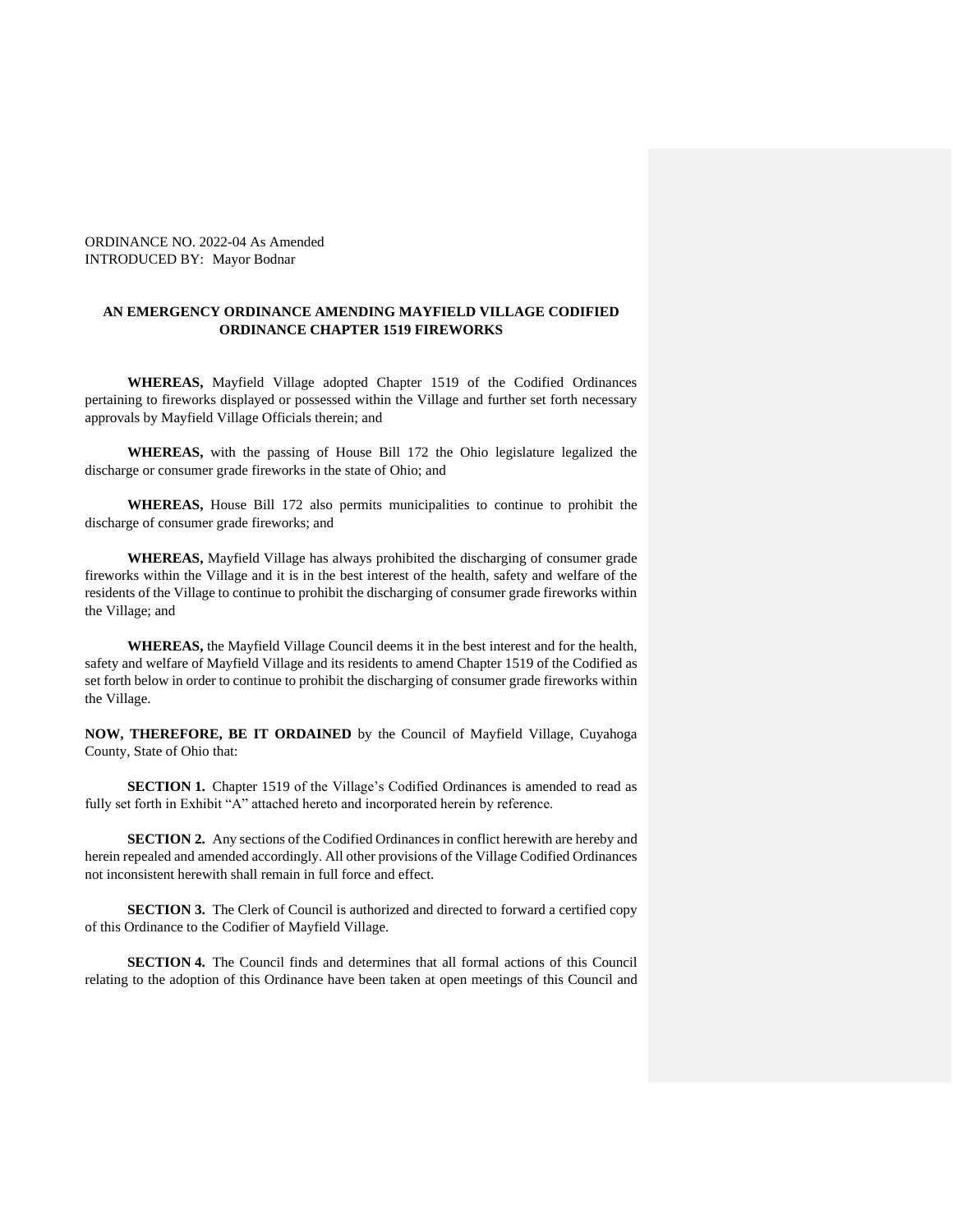that deliberations of this Council and of its committees, resulting in such formal action, took place in meetings open to the public, in compliance with all statutory requirements including the requirements of Section 121.22 of the Ohio Revised Code.

**SECTION 5.** This Ordinance is hereby declared to be an emergency measure immediately necessary for the preservation of the health, safety and welfare of the residents of Mayfield Village, Ohio, for the reason that it continues to prohibit the discharge of fireworks in the Village and complies with the mandates of H.B. 172 by going into effect prior to July 1, 2022. It shall, therefore, take effect immediately upon the passage by the affirmative vote of not less than five (5) members elected to Council and approved by the Mayor or otherwise at the earliest time allowed by law.

> STEPHEN SCHUTT Council President

| <b>First Reading:</b> | , 2022 |
|-----------------------|--------|
| Second Reading:       | , 2022 |
| Third Reading:        | .2022  |
| <b>PASSED:</b>        | , 2022 |
|                       |        |

BRENDA T. BODNAR, Mayor

#### APPROVED AS TO FORM:

DIANE A. CALTA, ESQ., Director of Law

ATTEST:

 DEBBIE GARBO, Acting Clerk of Council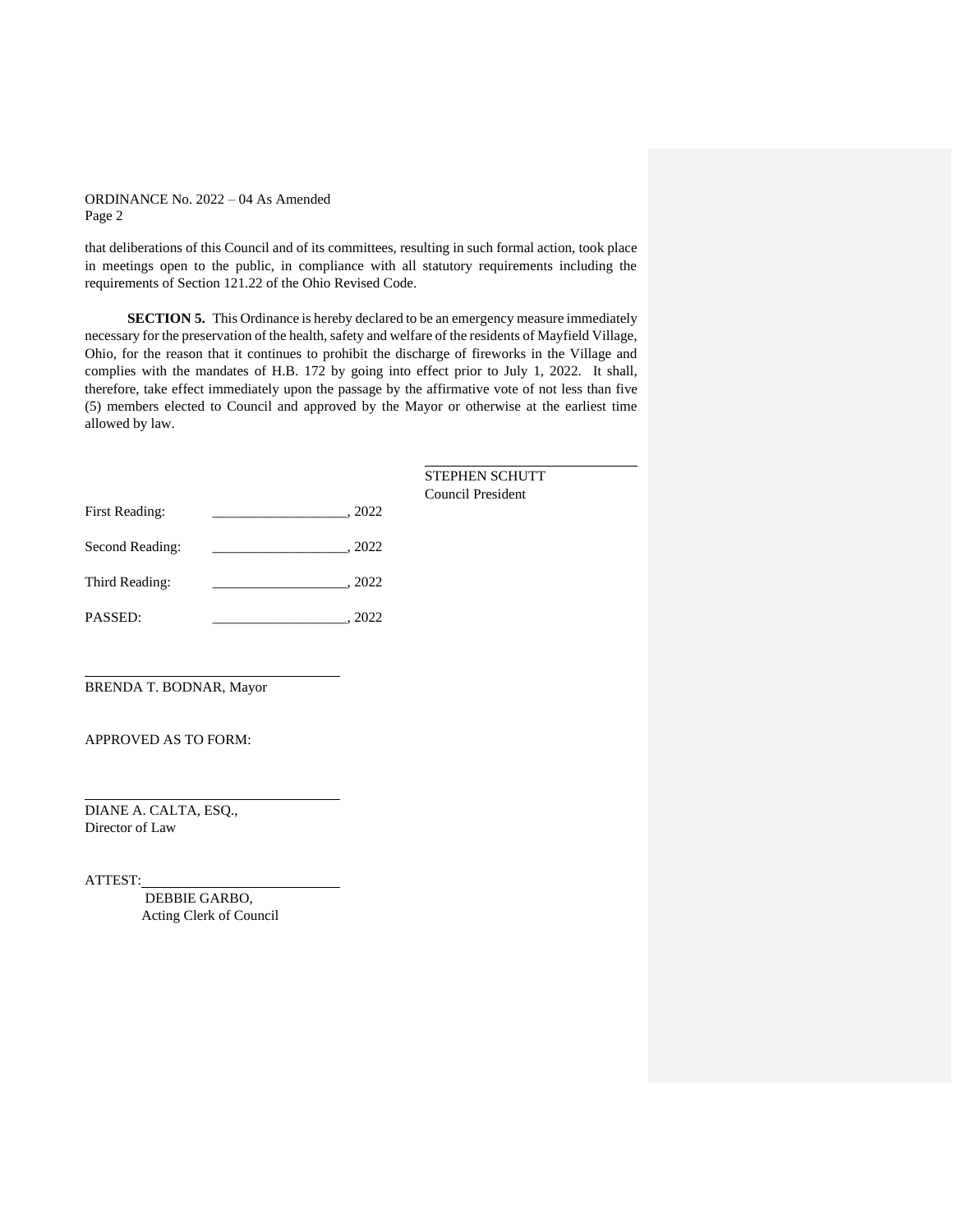# **EXHIBIT A**

CHAPTER 1519

Fireworks

1519.01 Definitions.

1519.02 Public exhibition permit required; fee; bond; records.

1519.03 Unlawful conduct by exhibitor.

1519.04 Possession, sale or discharge prohibited; exceptions.

1519.05 Application.

1519.99 Penalty.

CROSS REFERENCES

 Manufacturers to comply with building and zoning ordinances - see Ohio R.C. 3743.06(F) Wholesalers to comply with building and zoning ordinances - see Ohio R.C. 3743.19(G) Arrests, seizure of fireworks by certified fire safety inspector - see Ohio R.C. 3743.68 Conflict of Fire Marshal's rules with rules of Ohio Board of Building Standards - see Ohio R.C.

3781.11(D)

### 1519.01 DEFINITIONS.

As used in this chapter:

(a) "Beer" and "intoxicating liquor" have the same meanings as in Ohio R.C. 4301.01.

 (b) "Booby trap" means a small tube that has a string protruding from both ends, that has a friction-sensitive composition and that is ignited by pulling the ends of the string.

 (c) "Cigarette load" means a small wooden peg that is coated with a small quantity of explosive composition and that is ignited in a cigarette.

 (d) (1) "1.3 G fireworks" means display fireworks consistent with regulations of the United States Department of Transportation as expressed using the designation "Division 1.3" in Title 49, Code of Federal Regulations.

 (2) "1.4 G fireworks" means consumer fireworks consistent with regulations of the United States Department of Transportation as expressed using the designation "Division 1.4" in Title 49, Code of Federal Regulations.

(e) "Controlled substance" has the same meaning as in Ohio R.C. 3719.01.

 (f) "Fireworks" means any composition or device prepared for the purpose of producing a visible or an audible effect by combustion, deflagration or detonation, except ordinary matches and except as provided in Section 1519.05.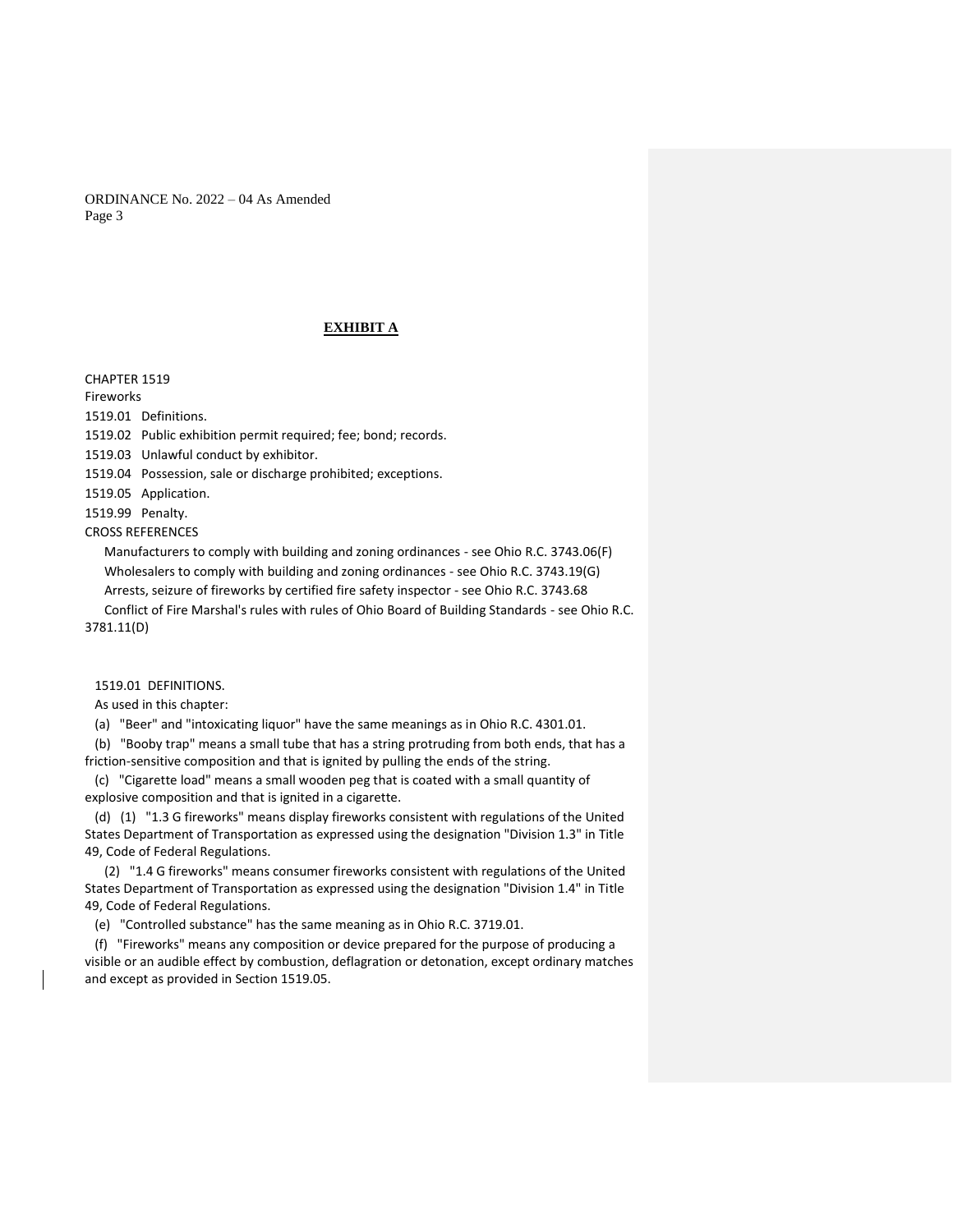(g) "Fountain device" means a specific type of 1.4G firework that meets all of the following criteria:

(1) It is nonaerial and nonreport producing.

(2) It is recognized and manufactured in accordance with section 3.1.1 and 3.5 of APA standard 87-1 (2001 edition).

(3) It is a ground-based or hand-held sparkler with one or more tubes containing a nonexplosive pyrotechnic mixture that produces a shower of sparks upon ignition, with or without additional effects that may include a colored flame, audible crackling effect, audible whistle effect, or smoke.

(4) It contains not more than seventy-five grams of non-explosive pyrotechnic mixture in any individual tube and not more than five hundred grams of less of multiple tubes.

(hg) "Licensed exhibitor of fireworks" or "licensed exhibitor" means a person licensed pursuant to Ohio R.C. 3743.50 to 3743.55.

(i) "Licensed fountain device retailer" or licensed retailer" means a person licensed pursuant to Ohio R.C. 3743.26.

 $(i)$  "Licensed manufacturer of fireworks" or "licensed manufacturer" means a person licensed pursuant to Ohio R.C. 3743.02 to 3743.08.

(ki) "Licensed wholesaler of fireworks" or "licensed wholesaler" means a person licensed pursuant to Ohio R.C. 3743.15 to 3743.21.

 $\left(\frac{1}{2}\right)$  "Novelties and trick noisemakers" include the following items:

 (1) Devices that produce a small report intended to surprise the user, including, but not limited to, booby traps, cigarette loads, party poppers and snappers;

(2) Snakes or glow worms;

(3) Smoke devices;

(4) Trick matches.

 $(m<sub>k</sub>)$  "Party popper" means a small plastic or paper item that contains not more than sixteen milligrams of friction-sensitive explosive composition, that is ignited by pulling string protruding from the item, and from which paper streamers are expelled when the item is ignited.

 $(n)$  "Railroad" means any railway or railroad that carries freight or passengers for hire, but does not include auxiliary tracks, spurs and sidings installed and primarily used in serving a mine, quarry or plant.

 $(0, \theta)$  "Smoke device" means a tube or sphere that contains pyrotechnic composition that, upon ignition, produces white or colored smoke as the primary effect.

 $(p_{\rm H})$  "Snake or glow worm" means a device that consists of a pressed pellet of pyrotechnic composition that produces a large, snake-like ash upon burning, which ash expands in length as the pellet burns.

 $(qe)$  "Snapper" means a small, paper-wrapped item that contains a minute quantity of explosive composition coated on small bits of sand, and that, when dropped, implodes.

 $(r_{\theta})$  "Trick match" means a kitchen or book match that is coated with a small quantity of explosive composition and that, upon ignition, produces a small report or a shower of sparks.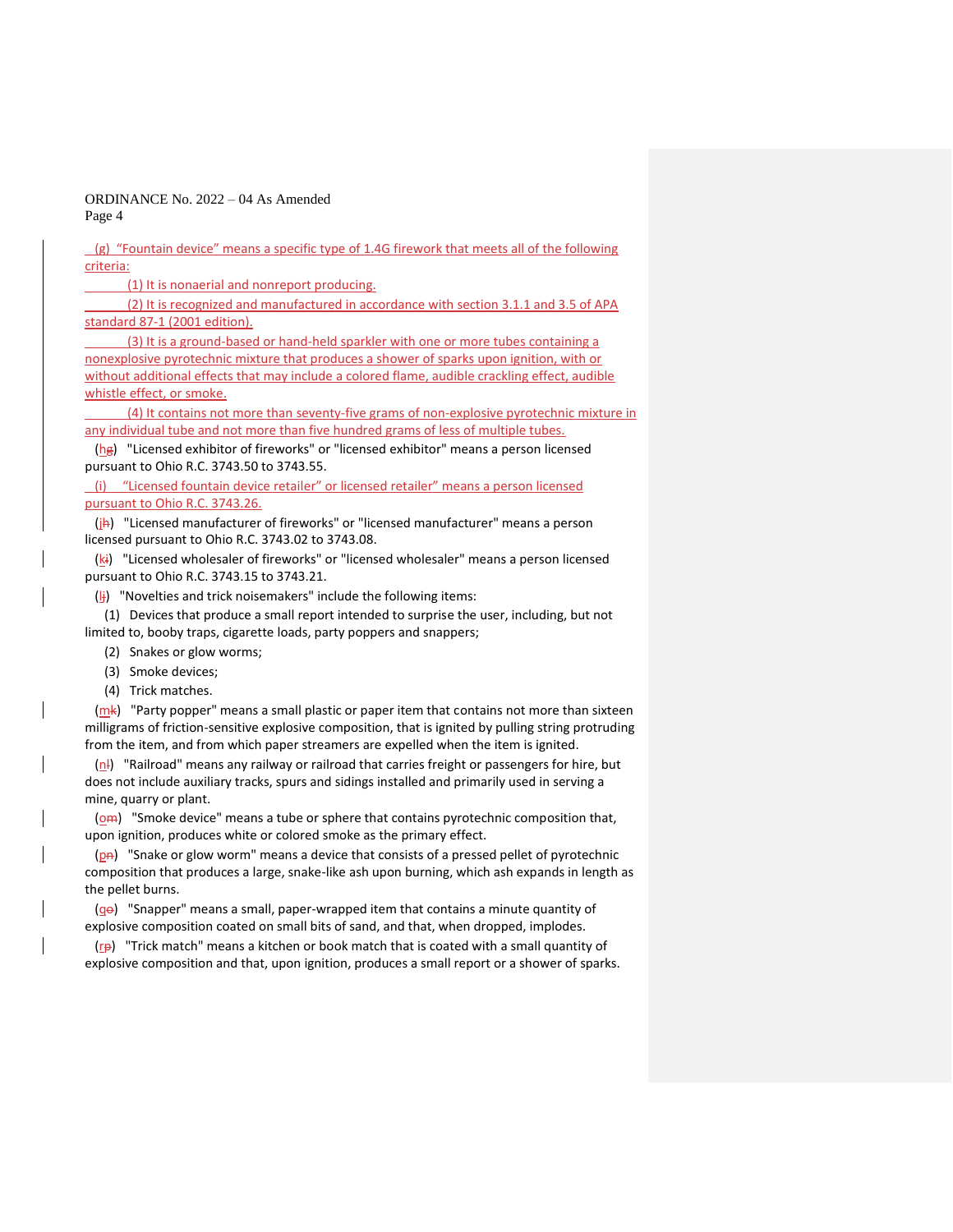$(s<sub>q</sub>)$  "Wire sparkler" means a sparkler consisting of a wire or stick coated with a nonexplosive pyrotechnic mixture that produces a shower of sparks upon ignition and that contains no more than one hundred grams of this mixture.

(ORC 3743.01)

#### 1519.02 PUBLIC EXHIBITION PERMIT REQUIRED; FEE; BOND; RECORDS.

 (a) A licensed exhibitor of fireworks who wishes to conduct a public fireworks exhibition within the Municipality shall apply for approval to conduct the exhibition to the Fire Chief or Assistant Chief/Fire Marshal and from the Police Chief or other similar chief law enforcement officer, or the designee of the Police Chief or similar chief law enforcement officer.

 The required approval shall be evidenced by the Fire Chief or Fire Prevention Officer and by the Police Chief or other similar chief law enforcement officer, or the designee of the Police Chief or similar chief law enforcement officer, signing a permit for the exhibition, the form for which shall be prescribed by the State Fire Marshal-. Any exhibitor of fireworks who wishes to conduct a public fireworks exhibition may obtain a copy of the form from the Fire Marshal or, if it is available, from the Fire Chief, Fire Prevention Officer, Police Chief or other similar chief law enforcement officer, or the designee of the Police Chief or similar chief law enforcement officer.

 (b) Before a permit is signed and issued to a licensed exhibitor of fireworks, the Fire Chief or Fire Prevention Officer in consultation with the Police Chief or other similar chief law enforcement officer, or a designee of such Police Chief or similar chief law enforcement officer, shall inspect the premises on which the exhibition will take place and shall determine that, in fact, the applicant for the permit is a licensed exhibitor of fireworks... Each applicant shall show the applicant's license as an exhibitor of fireworks to the Fire Chief or Fire Prevention Officer.

 The Fire Chief or Fire Prevention Officer and the Police Chief or other similar chief law enforcement officer, or a designee of such Police Chief or similar chief law enforcement officer, shall give approval to conduct a public fireworks exhibition only if satisfied, based on the inspection, that the premises on which the exhibition will be conducted allow the exhibitor to comply with the rules adopted by the Fire Marshal pursuant to Ohio R.C. 3743.53(B) and (E) and that the applicant is, in fact, a licensed exhibitor of fireworks. The Fire Chief or Fire Prevention Officer in consultation with the Police Chief or other similar chief law enforcement officer, or a designee of such Police Chief or similar chief law enforcement officer, may inspect the premises immediately prior to the exhibition to determine if the exhibitor has complied with the rules, and may revoke the permit for noncompliance with the rules $\frac{1}{2}$  (ORC 3743.54)

 (c) The Fire Chief or Fire Prevention Officer and the Police Chief or other similar chief law enforcement officer, or a designee of such Police Chief or similar chief law enforcement officer, shall not issue a permit until the applicant pays a permit fee as set forth in Chapter 1521, Fee Schedule at 1521.1519(a) plus any necessary costs of investigation of the applicant and of inspecting the premises on which the exhibition will be conducted.

 Each exhibitor shall provide an indemnity bond in the amount as set forth in Chapter 1521, Fee Schedule at 1521.1519(b), with surety satisfactory to the Fire Chief or Fire Prevention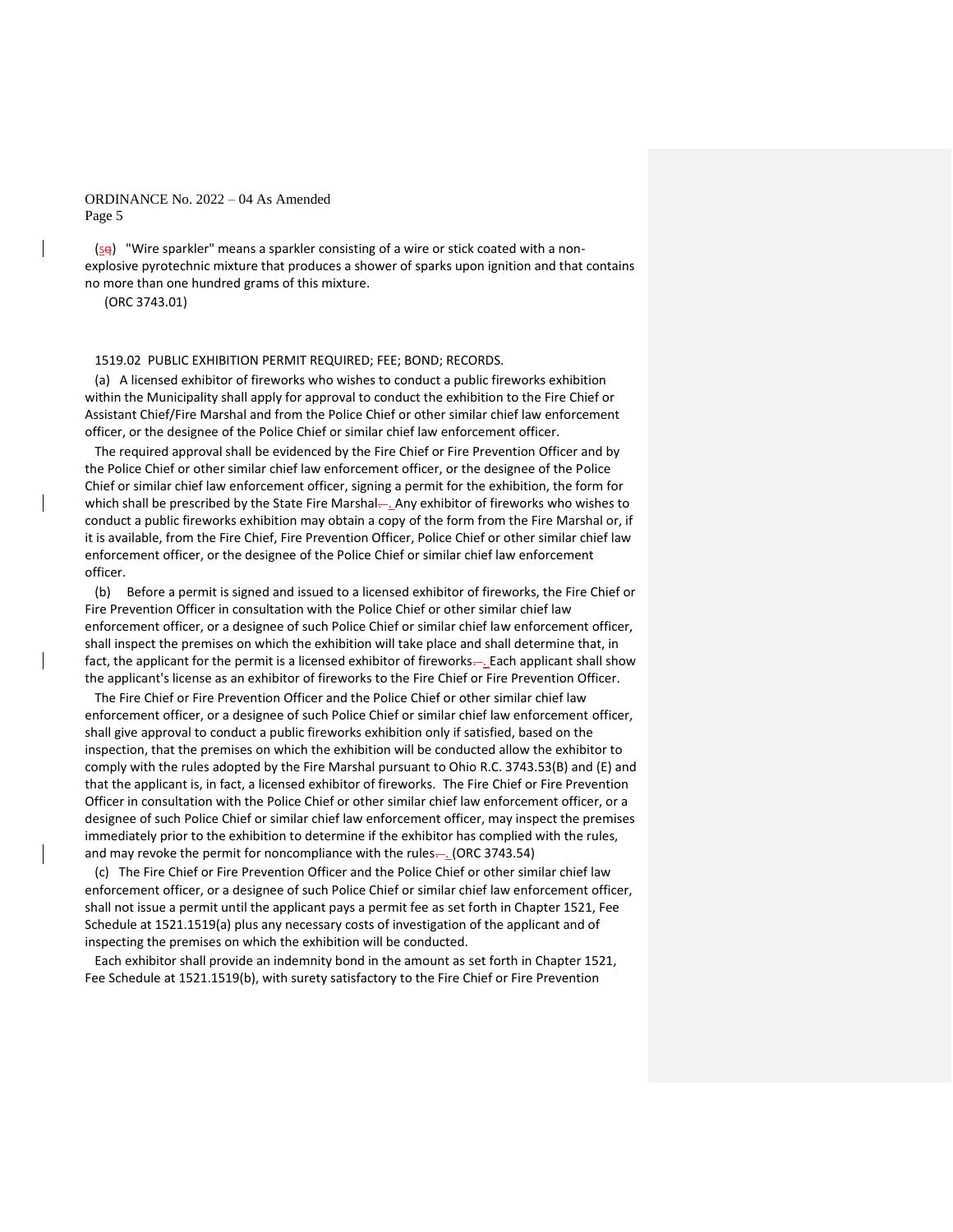Officer and to Police Chief or other similar chief law enforcement officer, or a designee of such Police Chief or similar chief law enforcement officer, conditioned for the payment of all final judgments that may be rendered against the exhibitor on account of injury, death or loss to persons or property emanating from the fireworks exhibition, or proof of insurance coverage in the amount as set forth in Chapter 1521, Fee Schedule at 1521.1519(b) for liability arising from injury, death or loss to persons or property emanating from the fireworks exhibition. The Legislative Authority may require the exhibitor to provide an indemnity bond or proof of insurance coverage in amounts greater than those required by this subsection... The Fire Chief or Fire Prevention Officer and Police Chief or other similar chief law enforcement officer, or a designee of such Police Chief or similar chief law enforcement officer, shall not issue a permit until the exhibitor provides the bond or proof of the insurance coverage required by this subsection.

 (d) (1) Each permit for a fireworks exhibition issued by the Fire Chief or Fire Prevention Officer and by the Police Chief or other similar chief law enforcement officer, or a designee of such Police Chief or similar chief law enforcement officer, shall contain a distinct number, designate the Municipality, and identify the certified Fire Safety Inspector, Fire Chief or Fire Prevention Officer who will be present before, during, and after the exhibition, where appropriate—. A copy of each permit issued shall be forwarded by the Fire Chief or Fire Prevention Officer and by the Police Chief or other similar chief law enforcement officer, or a designee of such Police Chief or similar chief law enforcement officer, issuing it to the Fire Marshal, who shall keep a record of the permits received—. A permit is not transferable or assignable.

 (2) The Fire Chief, Assistant Fire Chief / Fire Marshal, Fire Prevention Officer and Police Chief or other similar chief law enforcement officer, or a designee of such Police Chief or similar chief law enforcement officer, shall keep a record of issued permits for fireworks exhibitions. In this list, the Fire Chief, Fire Prevention Officer, Police Chief or other similar chief law enforcement officer, or a designee of such Police Chief or similar chief law enforcement officer, shall list the name of the exhibitor, the exhibitor's license number, the premises on which the exhibition will be conducted, the date and time of the exhibition and the number of the permit issued to the exhibitor for the exhibition.

 (e) The governing authority having jurisdiction in the location where an exhibition is to take place shall require that a certified Fire Safety Inspector, Fire Chief, or Fire Prevention Officer be present before, during, and after the exhibition, and shall require the certified Fire Safety Inspector, Fire Chief, or Fire Prevention Officer to inspect the premises where the exhibition is to take place and determine whether the exhibition is in compliance with this chapter and Ohio R.C. Chapter 3743. (ORC 3743.54; Ord. 2020-33-. Passed 2-15-21.)

1519.03 UNLAWFUL CONDUCT BY EXHIBITOR.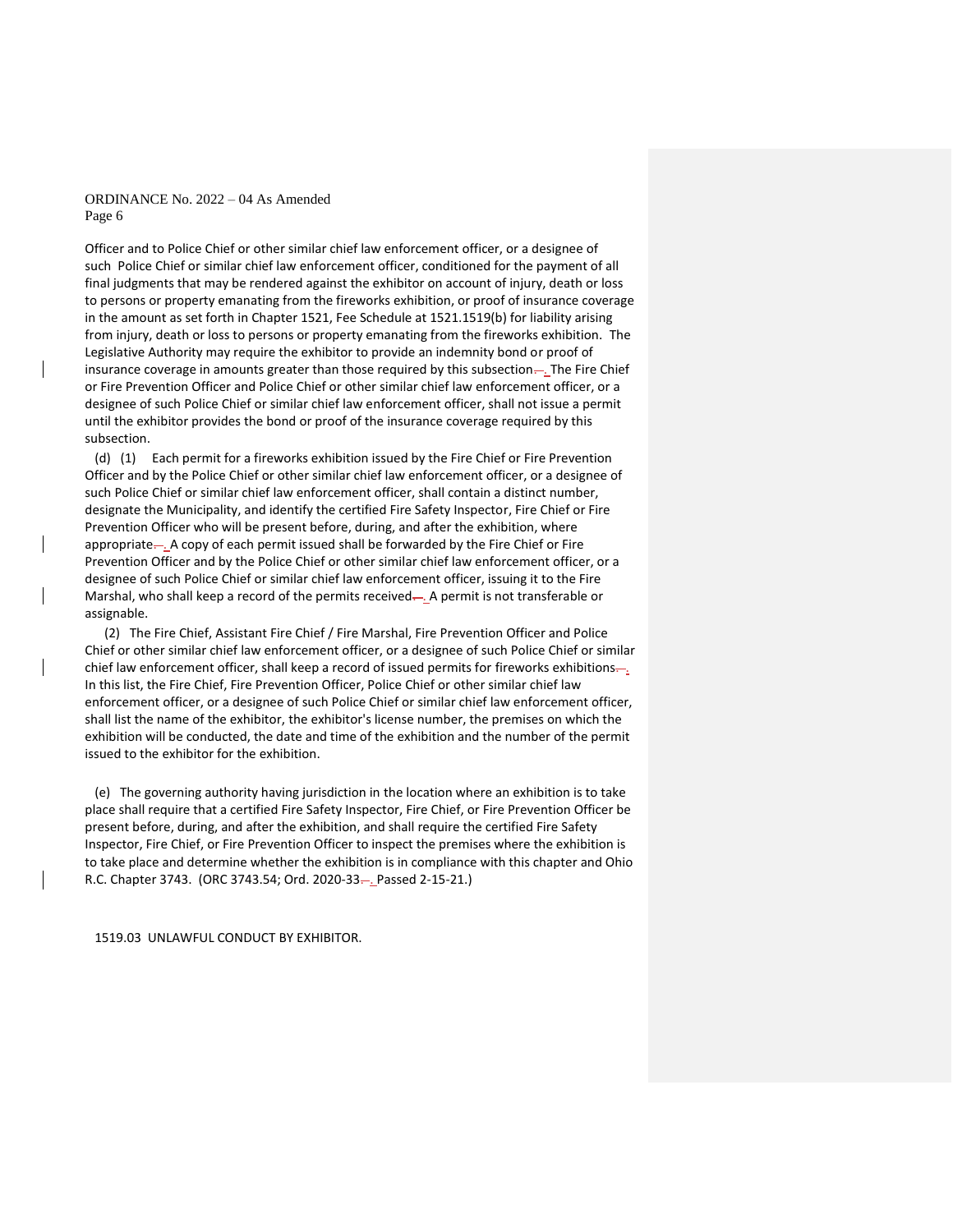(a) No licensed exhibitor of fireworks shall fail to comply with the applicable requirements of the rules adopted by the Fire Marshal pursuant to Ohio R.C. 3743.53(B) and (E) or to comply with Divisions (C) and (D) of that section.

 (b) No licensed exhibitor of fireworks shall conduct a fireworks exhibition unless a permit has been secured for the exhibition pursuant to Section 1519.02 or if a permit so secured is revoked by the Fire Chief or Fire Prevention Officer in consultation with the Police Chief or other similar chief law enforcement official or a designee of such Police Chief or other similar law enforcement official pursuant to that section.

 (c) No licensed exhibitor of fireworks shall acquire fireworks for use at a fireworks exhibition other than in accordance with Ohio R.C. 3743.54 and 3743.55.

 (d) No licensed exhibitor of fireworks or other person associated with the conduct of a fireworks exhibition shall have possession or control of, or be under the influence of, any intoxicating liquor, beer or controlled substance while on the premises on which the exhibition is being conducted.

 (e) No licensed exhibitor of fireworks shall permit an employee to assist the licensed exhibitor in conducting fireworks exhibitions unless the employee is registered with the Fire Marshal under Ohio R.C. 3743.56. (ORC 3743.64)

### 1519.04 POSSESSION, SALE OR DISCHARGE PROHIBITED; EXCEPTIONS.

(a) (i)No person shall possess fireworks in this Municipality or shall possess for sale or sell fireworks in this Municipality, except a licensed manufacturer of fireworks as authorized by Ohio R.C. 3743.02 to 3743.08, a licensed wholesaler of fireworks as authorized by Ohio R.C. 3743.15 to 3743.21, a shipping permit holder as authorized by Ohio R.C. 3743.40, an out-ofstate resident a licensed fountain device retailer as authorized by Ohio R.C. 3743.27, a person as authorized by Ohio R.C. 3743.44, orand resident of this State as authorized by Ohio R.C. 3743.45, or a licensed exhibitor of fireworks as authorized by Ohio R.C. 3743.50 to 3743.55 and Section 1519.02, and except as provided in Section 1519.05.

(ii) No person shall possess for sale or sell fireworks in this Municipality.

 (b) Except as provided in Section 1519.05 and except for licensed exhibitors of fireworks authorized to conduct a fireworks exhibition pursuant to Ohio R.C. 3743.50 to 3743.55 and Section 1519.02, no person shall discharge, ignite or explode any fireworks in this Municipality. As authorized by Ohio R.C. 3743.45(D)(2), the Municipality specifically bans the discharge, ignition, or explosion of fireworks in the Municipality in the possession of any person and/or purchased by any person pursuant to Ohio R.C. 3743.45(A).

 (c) No person shall use in a theater or public hall, what is technically known as fireworks showers, or a mixture containing potassium chlorate and sulphur.

(d) No person shall sell fireworks of any kind to a person under eighteen years of age $-.$  No person under eighteen years of age shall enter a fireworks sales showroom unless that person is accompanied by a parent, legal guardian, or other responsible adult... No person under eighteen years of age shall touch or possess fireworks on a licensed premises without the

**Formatted:** Strikethrough **Formatted:** Strikethrough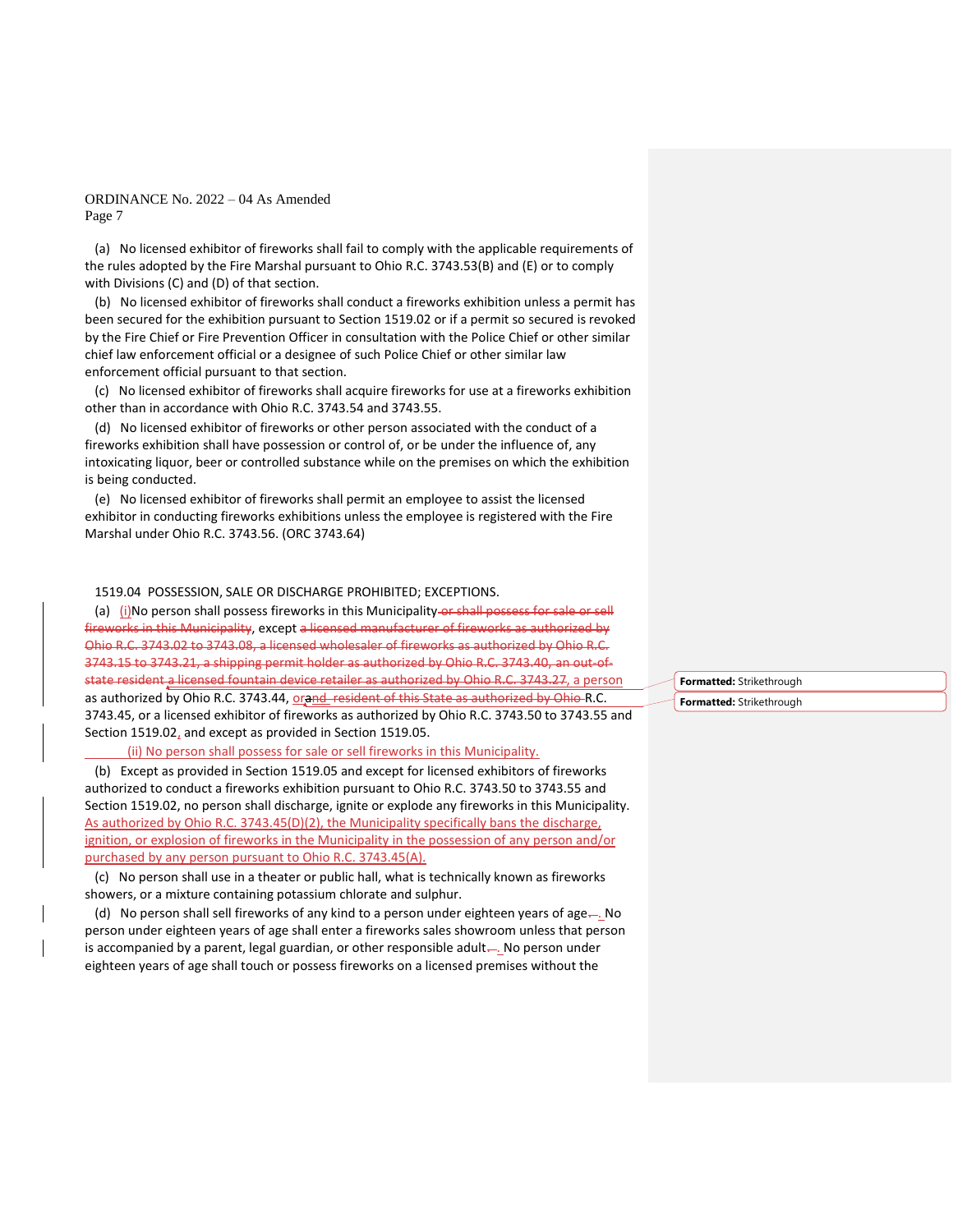consent of the licensee. . A licensee may eject any person from a licensed premises that is in any way disruptive to the safe operation of the premises.

 (e) Except as otherwise provided in Ohio R.C. 3743.44, no person, other than a licensed manufacturer, licensed wholesaler, licensed exhibitor, or shipping permit holder, shall possess 1.3 G fireworks.

(ORC 3743.65)

1519.05 APPLICATION.

This chapter does not prohibit or apply to the following:

 (a) The manufacture, sale, possession, transportation, storage or use in emergency situations, of pyrotechnic signaling devices and distress signals for marine, aviation or highway use;

 (b) The manufacture, sale, possession, transportation, storage or use of fusees, torpedoes or other signals necessary for the safe operation of railroads;

 (c) The manufacture, sale, possession, transportation, storage or use of blank cartridges in connection with theaters or shows, or in connection with athletics as signals or for ceremonial purposes;

 (d) The manufacture for, the transportation, storage, possession or use by, or sale to the Armed Forces of the United States and the militia of this State, as recognized by the adjutant general of Ohio, of pyrotechnic devices;

 (e) The manufacture, sale, possession, transportation, storage or use of toy pistols, toy canes, toy guns or other devices in which paper or plastic caps containing twenty-five hundredths grains or less of explosive material are used, provided that they are constructed so that a hand cannot come into contact with a cap when it is in place for explosion, or apply to the manufacture, sale, possession, transportation, storage or use of those caps;

 (f) The manufacture, sale, possession, transportation, storage or use of novelties and trick noisemakers, auto burglar alarms or model rockets and model rocket motors designed, sold and used for the purpose of propelling recoverable aero models;

(g) The manufacture, sale, possession, transportation, storage or use of wire sparklers.

 (h) The conduct of radio-controlled special effect exhibitions that use an explosive black powder charge of not more than one-quarter pound per charge, and that are not connected in any manner to propellant charges, provided that the exhibition complies with all of following:

(1) No explosive aerial display is conducted in the exhibition;

(2) The exhibition is separated from spectators by not less than two hundred feet;

(3) The person conducting the exhibition complies with regulations of the Bureau of

Alcohol, Tobacco and Firearms of the United States Department of the Treasury and the United States Department of Transportation with respect to the storage and transport of the explosive black powder used in the exhibition.

(ORC 3743.80)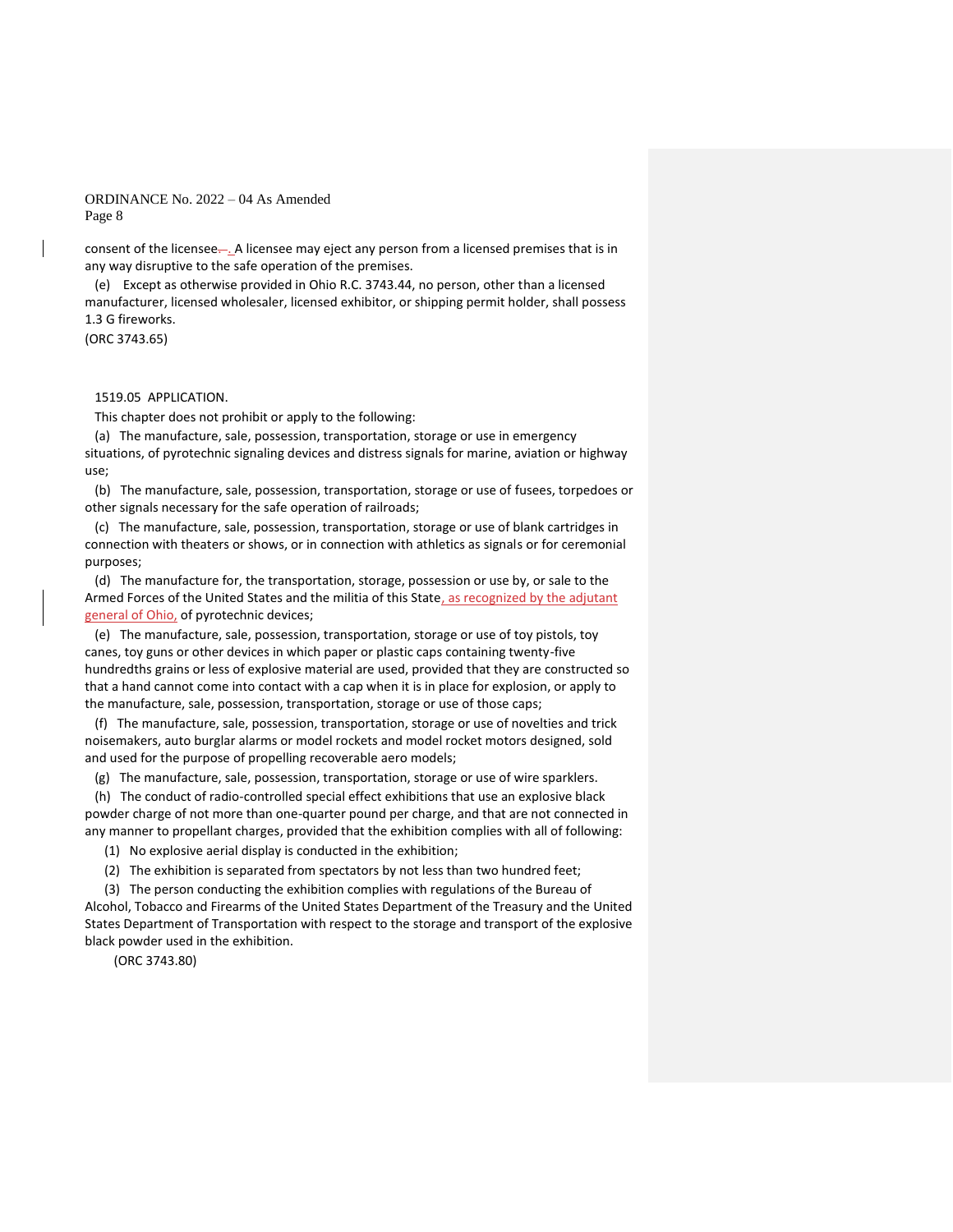# 1519.99 PENALTY.

 Whoever violates any provision of this chapter is guilty of a misdemeanor of the first degree for a first offense and shall be fined not more than one thousand dollars (\$1,000) or imprisoned not more than six months or both $_{--}$  (ORC 3743.99(C))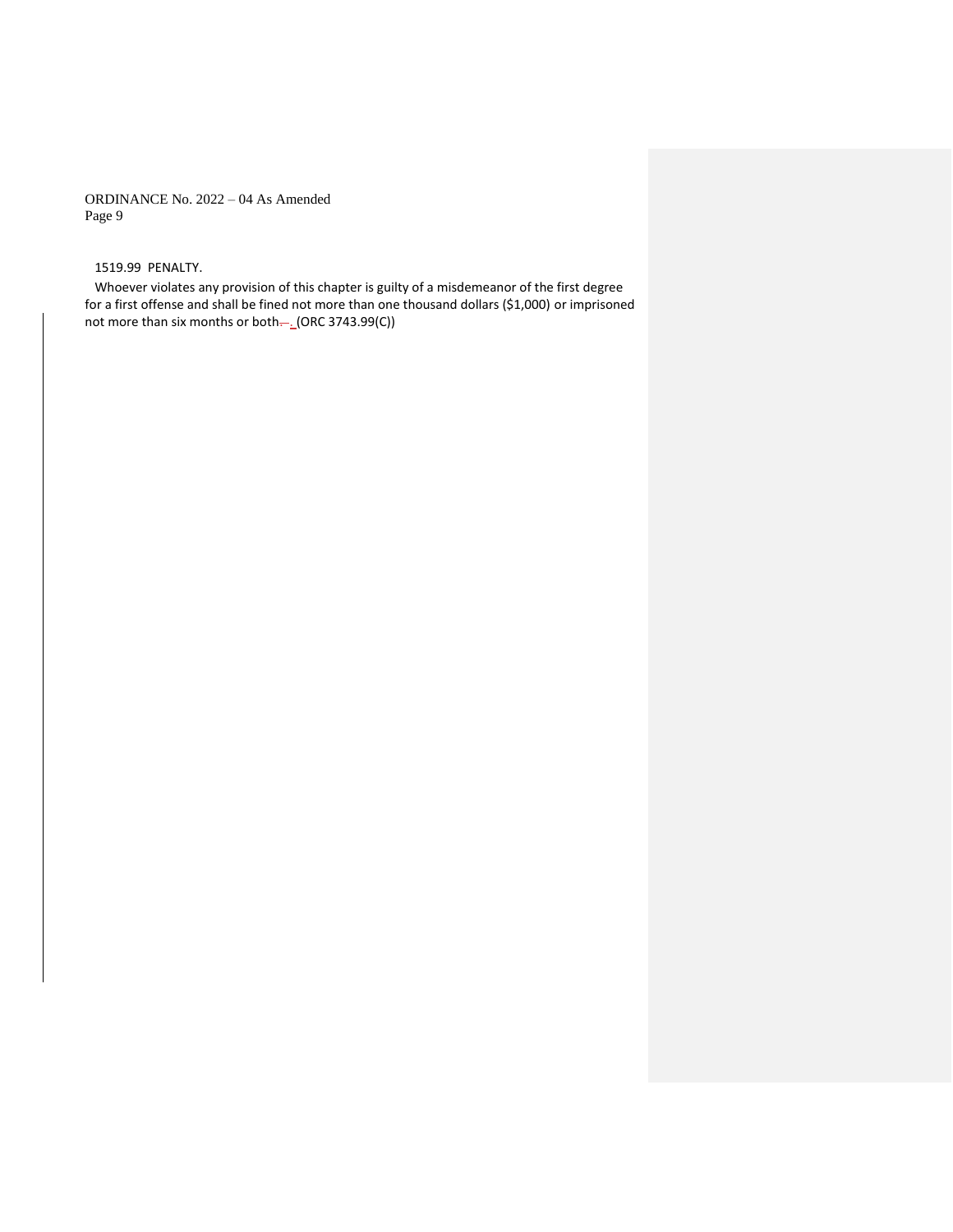# **EXHIBIT A CLEAN VERSION**

CHAPTER 1519

Fireworks

1519.01 Definitions.

1519.02 Public exhibition permit required; fee; bond; records.

1519.03 Unlawful conduct by exhibitor.

1519.04 Possession, sale or discharge prohibited; exceptions.

1519.05 Application.

1519.99 Penalty.

CROSS REFERENCES

 Manufacturers to comply with building and zoning ordinances - see Ohio R.C. 3743.06(F) Wholesalers to comply with building and zoning ordinances - see Ohio R.C. 3743.19(G) Arrests, seizure of fireworks by certified fire safety inspector - see Ohio R.C. 3743.68

 Conflict of Fire Marshal's rules with rules of Ohio Board of Building Standards - see Ohio R.C. 3781.11(D)

1519.01 DEFINITIONS.

As used in this chapter:

(a) "Beer" and "intoxicating liquor" have the same meanings as in Ohio R.C. 4301.01.

 (b) "Booby trap" means a small tube that has a string protruding from both ends, that has a friction-sensitive composition and that is ignited by pulling the ends of the string.

 (c) "Cigarette load" means a small wooden peg that is coated with a small quantity of explosive composition and that is ignited in a cigarette.

 (d) (1) "1.3 G fireworks" means display fireworks consistent with regulations of the United States Department of Transportation as expressed using the designation "Division 1.3" in Title 49, Code of Federal Regulations.

 (2) "1.4 G fireworks" means consumer fireworks consistent with regulations of the United States Department of Transportation as expressed using the designation "Division 1.4" in Title 49, Code of Federal Regulations.

(e) "Controlled substance" has the same meaning as in Ohio R.C. 3719.01.

 (f) "Fireworks" means any composition or device prepared for the purpose of producing a visible or an audible effect by combustion, deflagration or detonation, except ordinary matches and except as provided in Section 1519.05.

 (g) "Fountain device" means a specific type of 1.4G firework that meets all of the following criteria: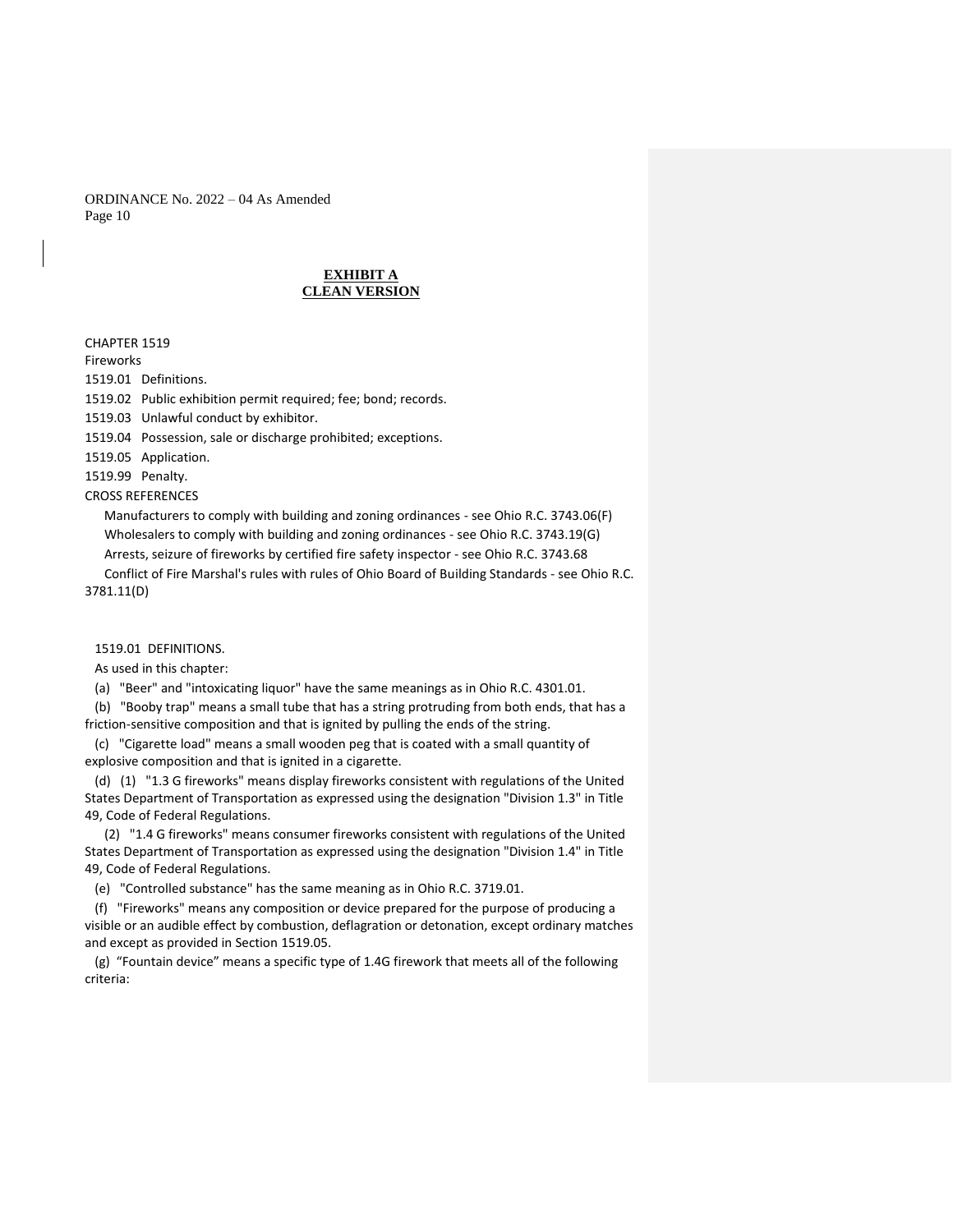(1) It is nonaerial and nonreport producing.

(2) It is recognized and manufactured in accordance with section 3.1.1 and 3.5 of APA standard 87-1 (2001 edition).

(3) It is a ground-based or hand-held sparkler with one or more tubes containing a nonexplosive pyrotechnic mixture that produces a shower of sparks upon ignition, with or without additional effects that may include a colored flame, audible crackling effect, audible whistle effect, or smoke.

(4) It contains not more than seventy-five grams of non-explosive pyrotechnic mixture in any individual tube and not more than five hundred grams of less of multiple tubes.

 (h) "Licensed exhibitor of fireworks" or "licensed exhibitor" means a person licensed pursuant to Ohio R.C. 3743.50 to 3743.55.

 (i) "Licensed fountain device retailer" or licensed retailer" means a person licensed pursuant to Ohio R.C. 3743.26.

 (j) "Licensed manufacturer of fireworks" or "licensed manufacturer" means a person licensed pursuant to Ohio R.C. 3743.02 to 3743.08.

 (k) "Licensed wholesaler of fireworks" or "licensed wholesaler" means a person licensed pursuant to Ohio R.C. 3743.15 to 3743.21.

(l) "Novelties and trick noisemakers" include the following items:

 (1) Devices that produce a small report intended to surprise the user, including, but not limited to, booby traps, cigarette loads, party poppers and snappers;

- (2) Snakes or glow worms;
- (3) Smoke devices;
- (4) Trick matches.

 (m) "Party popper" means a small plastic or paper item that contains not more than sixteen milligrams of friction-sensitive explosive composition, that is ignited by pulling string protruding from the item, and from which paper streamers are expelled when the item is ignited.

 (n) "Railroad" means any railway or railroad that carries freight or passengers for hire, but does not include auxiliary tracks, spurs and sidings installed and primarily used in serving a mine, quarry or plant.

 (o) "Smoke device" means a tube or sphere that contains pyrotechnic composition that, upon ignition, produces white or colored smoke as the primary effect.

 (p) "Snake or glow worm" means a device that consists of a pressed pellet of pyrotechnic composition that produces a large, snake-like ash upon burning, which ash expands in length as the pellet burns.

 (q) "Snapper" means a small, paper-wrapped item that contains a minute quantity of explosive composition coated on small bits of sand, and that, when dropped, implodes.

 (r) "Trick match" means a kitchen or book match that is coated with a small quantity of explosive composition and that, upon ignition, produces a small report or a shower of sparks.

 (s) "Wire sparkler" means a sparkler consisting of a wire or stick coated with a non- explosive pyrotechnic mixture that produces a shower of sparks upon ignition and that contains no more than one hundred grams of this mixture.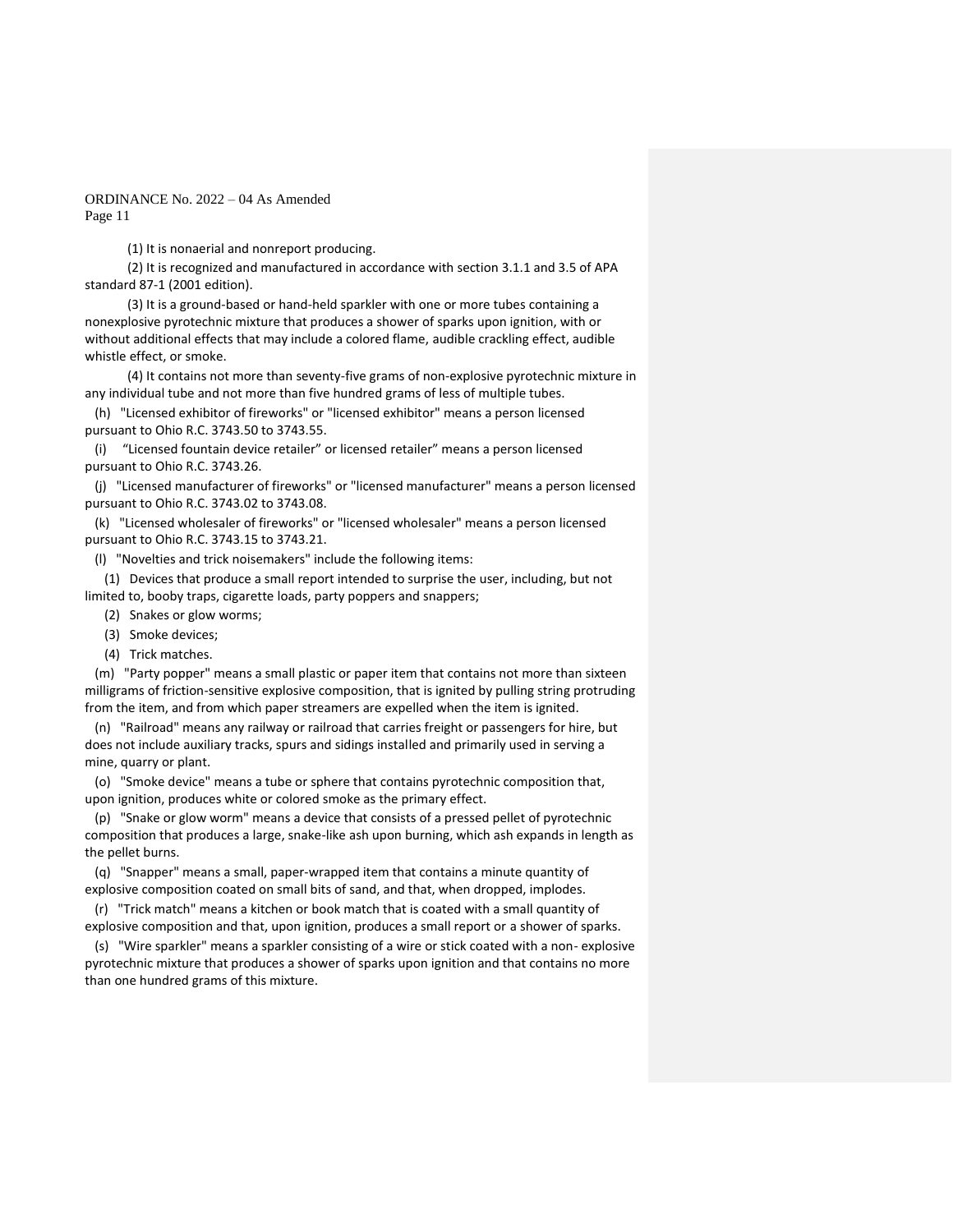(ORC 3743.01)

#### 1519.02 PUBLIC EXHIBITION PERMIT REQUIRED; FEE; BOND; RECORDS.

 (a) A licensed exhibitor of fireworks who wishes to conduct a public fireworks exhibition within the Municipality shall apply for approval to conduct the exhibition to the Fire Chief or Assistant Chief/Fire Marshal and from the Police Chief or other similar chief law enforcement officer, or the designee of the Police Chief or similar chief law enforcement officer.

 The required approval shall be evidenced by the Fire Chief or Fire Prevention Officer and by the Police Chief or other similar chief law enforcement officer, or the designee of the Police Chief or similar chief law enforcement officer, signing a permit for the exhibition, the form for which shall be prescribed by the State Fire Marshal. Any exhibitor of fireworks who wishes to conduct a public fireworks exhibition may obtain a copy of the form from the Fire Marshal or, if it is available, from the Fire Chief, Fire Prevention Officer, Police Chief or other similar chief law enforcement officer, or the designee of the Police Chief or similar chief law enforcement officer.

 (b) Before a permit is signed and issued to a licensed exhibitor of fireworks, the Fire Chief or Fire Prevention Officer in consultation with the Police Chief or other similar chief law enforcement officer, or a designee of such Police Chief or similar chief law enforcement officer, shall inspect the premises on which the exhibition will take place and shall determine that, in fact, the applicant for the permit is a licensed exhibitor of fireworks. Each applicant shall show the applicant's license as an exhibitor of fireworks to the Fire Chief or Fire Prevention Officer.

 The Fire Chief or Fire Prevention Officer and the Police Chief or other similar chief law enforcement officer, or a designee of such Police Chief or similar chief law enforcement officer, shall give approval to conduct a public fireworks exhibition only if satisfied, based on the inspection, that the premises on which the exhibition will be conducted allow the exhibitor to comply with the rules adopted by the Fire Marshal pursuant to Ohio R.C. 3743.53(B) and (E) and that the applicant is, in fact, a licensed exhibitor of fireworks. The Fire Chief or Fire Prevention Officer in consultation with the Police Chief or other similar chief law enforcement officer, or a designee of such Police Chief or similar chief law enforcement officer, may inspect the premises immediately prior to the exhibition to determine if the exhibitor has complied with the rules, and may revoke the permit for noncompliance with the rules. (ORC 3743.54)

 (c) The Fire Chief or Fire Prevention Officer and the Police Chief or other similar chief law enforcement officer, or a designee of such Police Chief or similar chief law enforcement officer, shall not issue a permit until the applicant pays a permit fee as set forth in Chapter 1521, Fee Schedule at 1521.1519(a) plus any necessary costs of investigation of the applicant and of inspecting the premises on which the exhibition will be conducted.

 Each exhibitor shall provide an indemnity bond in the amount as set forth in Chapter 1521, Fee Schedule at 1521.1519(b), with surety satisfactory to the Fire Chief or Fire Prevention Officer and to Police Chief or other similar chief law enforcement officer, or a designee of such Police Chief or similar chief law enforcement officer, conditioned for the payment of all final judgments that may be rendered against the exhibitor on account of injury, death or loss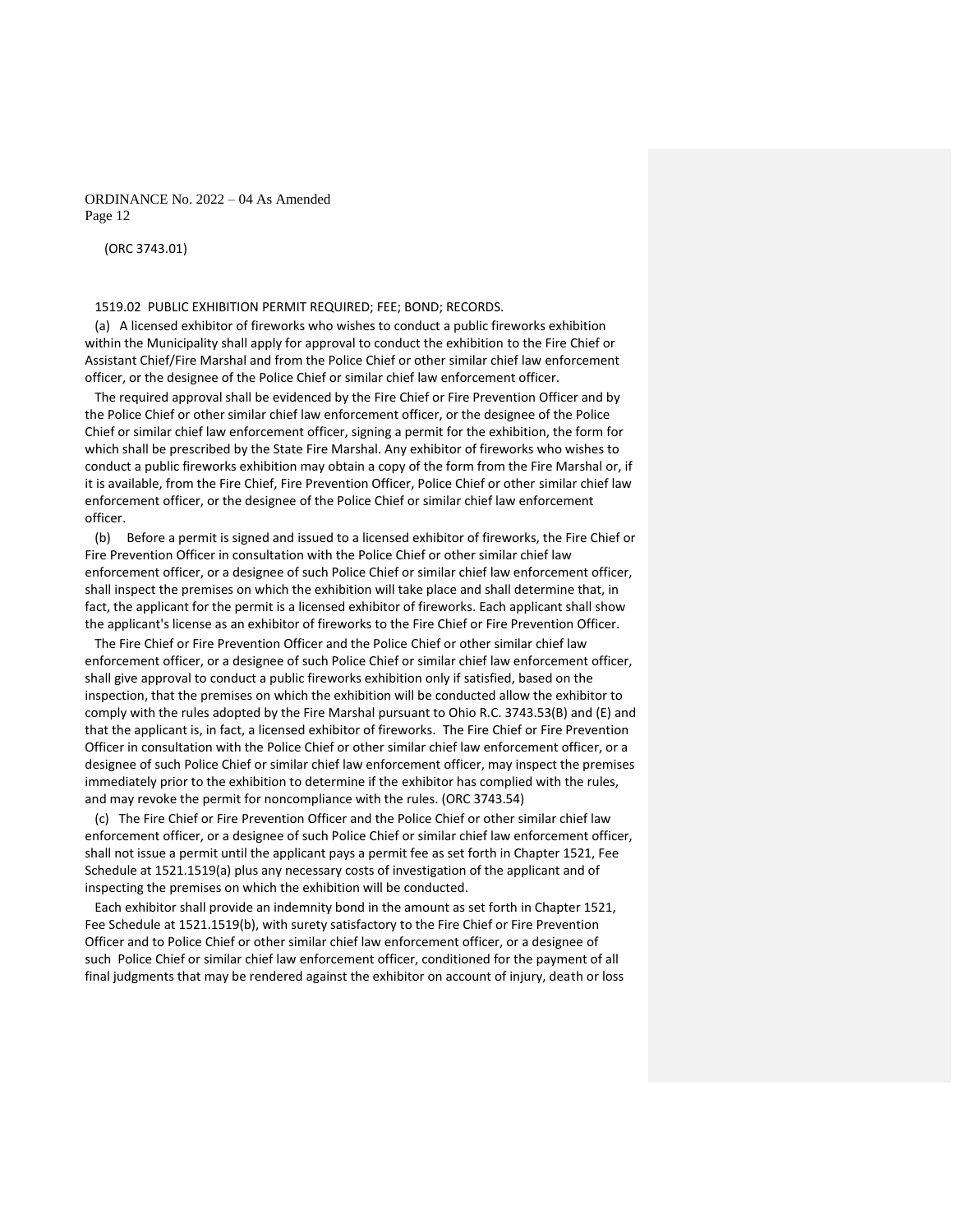to persons or property emanating from the fireworks exhibition, or proof of insurance coverage in the amount as set forth in Chapter 1521, Fee Schedule at 1521.1519(b) for liability arising from injury, death or loss to persons or property emanating from the fireworks exhibition. The Legislative Authority may require the exhibitor to provide an indemnity bond or proof of insurance coverage in amounts greater than those required by this subsection. The Fire Chief or Fire Prevention Officer and Police Chief or other similar chief law enforcement officer, or a designee of such Police Chief or similar chief law enforcement officer, shall not issue a permit until the exhibitor provides the bond or proof of the insurance coverage required by this subsection.

 (d) (1) Each permit for a fireworks exhibition issued by the Fire Chief or Fire Prevention Officer and by the Police Chief or other similar chief law enforcement officer, or a designee of such Police Chief or similar chief law enforcement officer, shall contain a distinct number, designate the Municipality, and identify the certified Fire Safety Inspector, Fire Chief or Fire Prevention Officer who will be present before, during, and after the exhibition, where appropriate. A copy of each permit issued shall be forwarded by the Fire Chief or Fire Prevention Officer and by the Police Chief or other similar chief law enforcement officer, or a designee of such Police Chief or similar chief law enforcement officer, issuing it to the Fire Marshal, who shall keep a record of the permits received. A permit is not transferable or assignable.

 (2) The Fire Chief, Assistant Fire Chief / Fire Marshal, Fire Prevention Officer and Police Chief or other similar chief law enforcement officer, or a designee of such Police Chief or similar chief law enforcement officer, shall keep a record of issued permits for fireworks exhibitions. In this list, the Fire Chief, Fire Prevention Officer, Police Chief or other similar chief law enforcement officer, or a designee of such Police Chief or similar chief law enforcement officer, shall list the name of the exhibitor, the exhibitor's license number, the premises on which the exhibition will be conducted, the date and time of the exhibition and the number of the permit issued to the exhibitor for the exhibition.

 (e) The governing authority having jurisdiction in the location where an exhibition is to take place shall require that a certified Fire Safety Inspector, Fire Chief, or Fire Prevention Officer be present before, during, and after the exhibition, and shall require the certified Fire Safety Inspector, Fire Chief, or Fire Prevention Officer to inspect the premises where the exhibition is to take place and determine whether the exhibition is in compliance with this chapter and Ohio R.C. Chapter 3743. (ORC 3743.54; Ord. 2020-33. Passed 2-15-21.)

#### 1519.03 UNLAWFUL CONDUCT BY EXHIBITOR.

 (a) No licensed exhibitor of fireworks shall fail to comply with the applicable requirements of the rules adopted by the Fire Marshal pursuant to Ohio R.C. 3743.53(B) and (E) or to comply with Divisions (C) and (D) of that section.

 (b) No licensed exhibitor of fireworks shall conduct a fireworks exhibition unless a permit has been secured for the exhibition pursuant to Section 1519.02 or if a permit so secured is revoked by the Fire Chief or Fire Prevention Officer in consultation with the Police Chief or other similar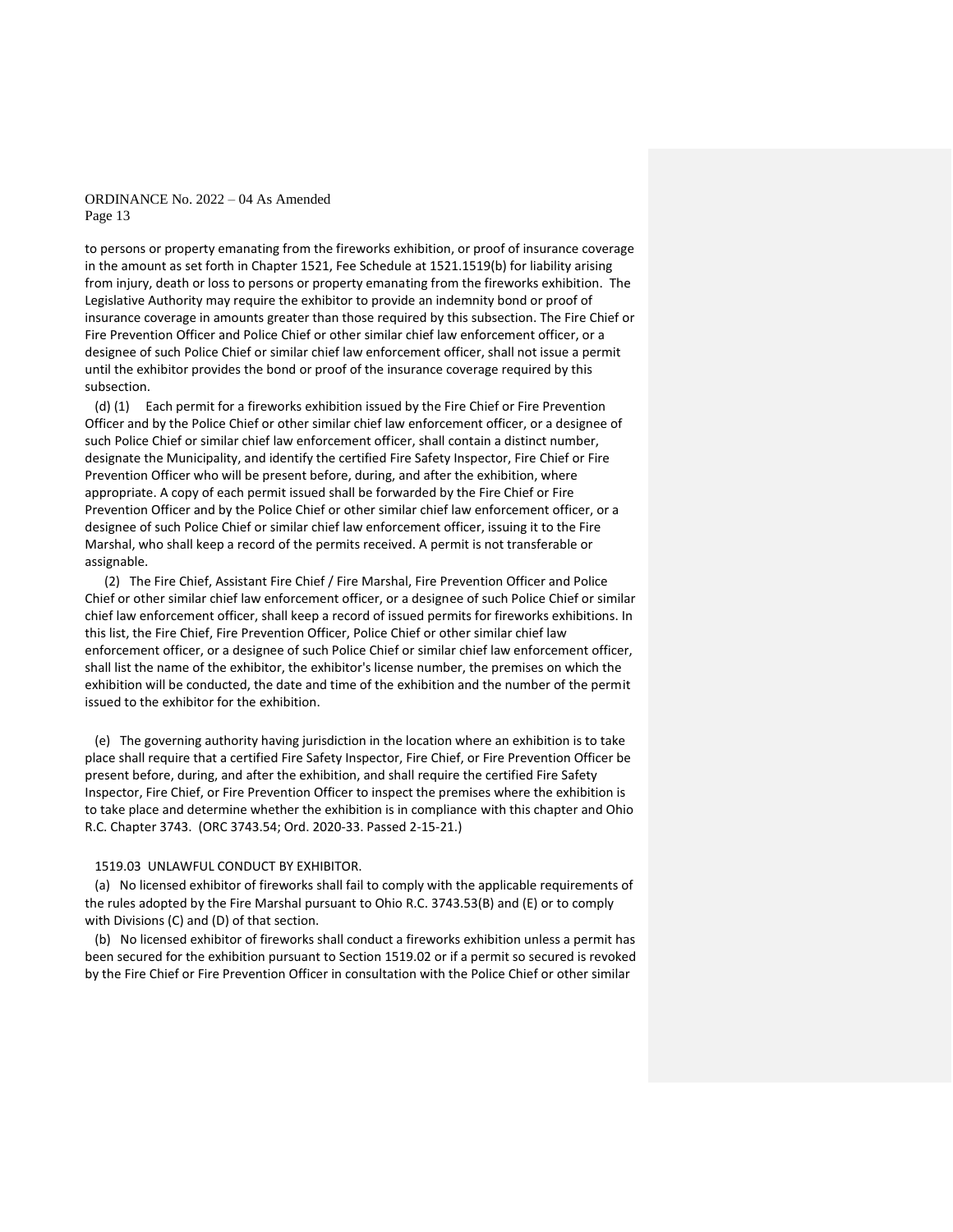chief law enforcement official or a designee of such Police Chief or other similar law enforcement official pursuant to that section.

 (c) No licensed exhibitor of fireworks shall acquire fireworks for use at a fireworks exhibition other than in accordance with Ohio R.C. 3743.54 and 3743.55.

 (d) No licensed exhibitor of fireworks or other person associated with the conduct of a fireworks exhibition shall have possession or control of, or be under the influence of, any intoxicating liquor, beer or controlled substance while on the premises on which the exhibition is being conducted.

 (e) No licensed exhibitor of fireworks shall permit an employee to assist the licensed exhibitor in conducting fireworks exhibitions unless the employee is registered with the Fire Marshal under Ohio R.C. 3743.56. (ORC 3743.64)

### 1519.04 POSSESSION, SALE OR DISCHARGE PROHIBITED; EXCEPTIONS.

(a) (i)No person shall possess fireworks in this Municipality, except a licensed fountain device retailer as authorized by Ohio R.C. 3743.27, a person as authorized by Ohio R.C. 3743.44, orand R.C. 3743.45, or a licensed exhibitor of fireworks as authorized by Ohio R.C. 3743.50 to 3743.55 and Section 1519.02, and except as provided in Section 1519.05.

(ii) No person shall possess for sale or sell fireworks in this Municipality.

 (b) Except as provided in Section 1519.05 and except for licensed exhibitors of fireworks authorized to conduct a fireworks exhibition pursuant to Ohio R.C. 3743.50 to 3743.55 and Section 1519.02, no person shall discharge, ignite or explode any fireworks in this Municipality. As authorized by Ohio R.C. 3743.45(D)(2), the Municipality specifically bans the discharge, ignition, or explosion of fireworks in the Municipality in the possession of any person and/or purchased by any person pursuant to Ohio R.C. 3743.45(A).

 (c) No person shall use in a theater or public hall, what is technically known as fireworks showers, or a mixture containing potassium chlorate and sulphur.

 (d) No person shall sell fireworks of any kind to a person under eighteen years of age. No person under eighteen years of age shall enter a fireworks sales showroom unless that person is accompanied by a parent, legal guardian, or other responsible adult. No person under eighteen years of age shall touch or possess fireworks on a licensed premises without the consent of the licensee. A licensee may eject any person from a licensed premises that is in any way disruptive to the safe operation of the premises.

 (e) Except as otherwise provided in Ohio R.C. 3743.44, no person, other than a licensed manufacturer, licensed wholesaler, licensed exhibitor, or shipping permit holder, shall possess 1.3 G fireworks.

(ORC 3743.65)

1519.05 APPLICATION.

This chapter does not prohibit or apply to the following: